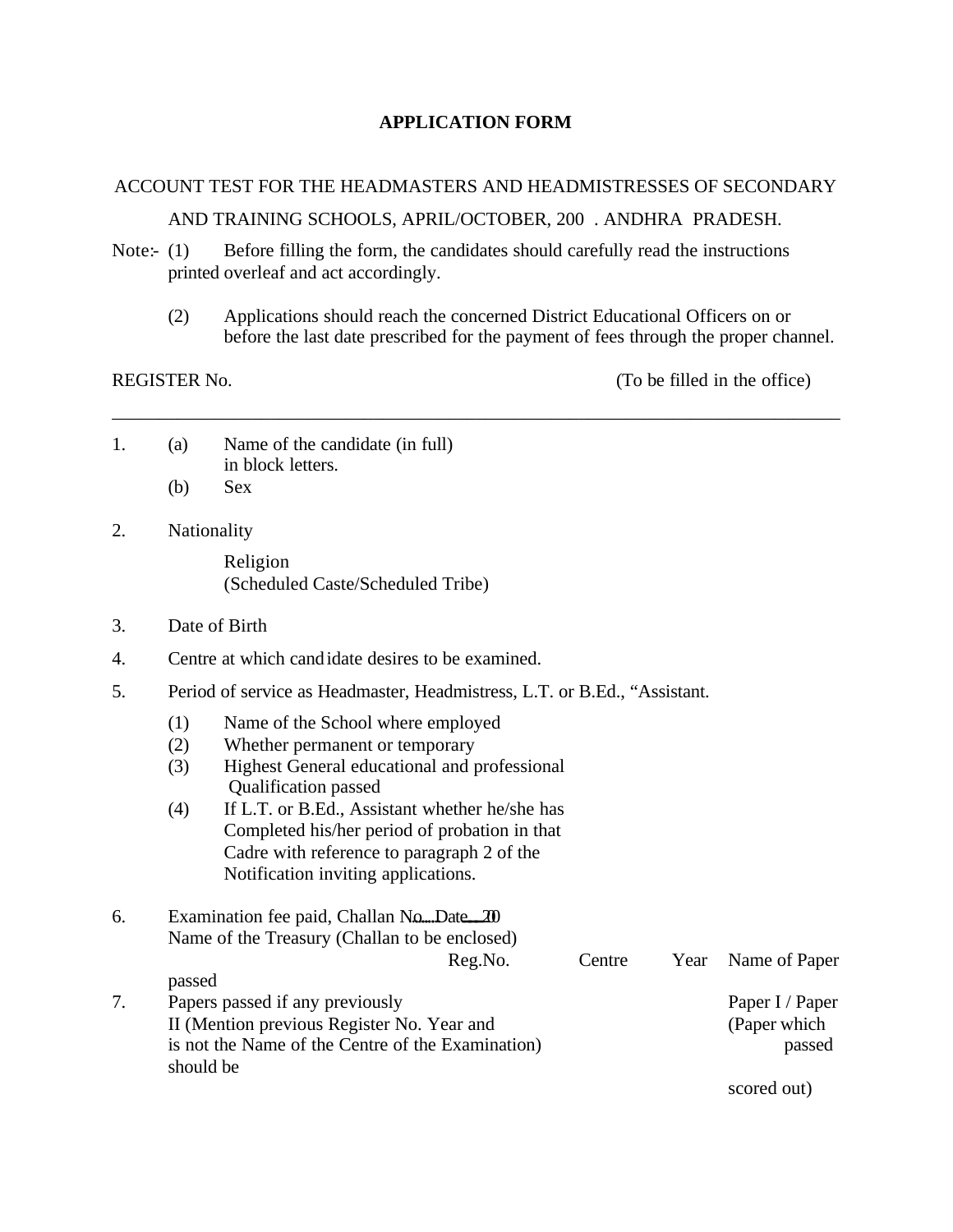- 8. Papers in which the candidate desires to be examined. (Paper in which the candidate is not appearing should be scored out). Paper-I/Paper II
- 9. Postal address (in full) in Block letters. (Two self-addressed envelops) of size 9"X4 ½ " should be enclosed).
- 10. Photograph and Identification marks :

| <b>PHOTO</b>                                               |  |  |  |
|------------------------------------------------------------|--|--|--|
| Passport size<br>(Bust photo<br>should be<br>affixed here) |  |  |  |
| 1.<br>2.                                                   |  |  |  |

The particulars furnished in this application are correct to the best of my knowledge.

| Station $:=$          |                                  |
|-----------------------|----------------------------------|
| Date $\therefore$ 200 | Signature of the Candidate.      |
| Station<br>affixed    | Signature of the Officer who has |
| Date          200     | and attested the photograph.     |

# **CERTIFICATE TO BE FURNISHED BY THE CONTROLLING AUTHORITY**

I hereby certify that I have verified the above entries, with reference to the records of this office and I am satisfied that they are correct. The candidate is eligible to appear for the examination.

An attested photograph of the candidate is affixed on the application form and on the Hall Ticket-cum-Identification Certificate Form.

*Counter-Signature of the District Educational Officer. Municipal Secretary*

 *Secretary, Zilla* 

*Parishad School*

*\_\_\_\_\_\_*

District <u>200</u> *Correspondent, Aided Secondary*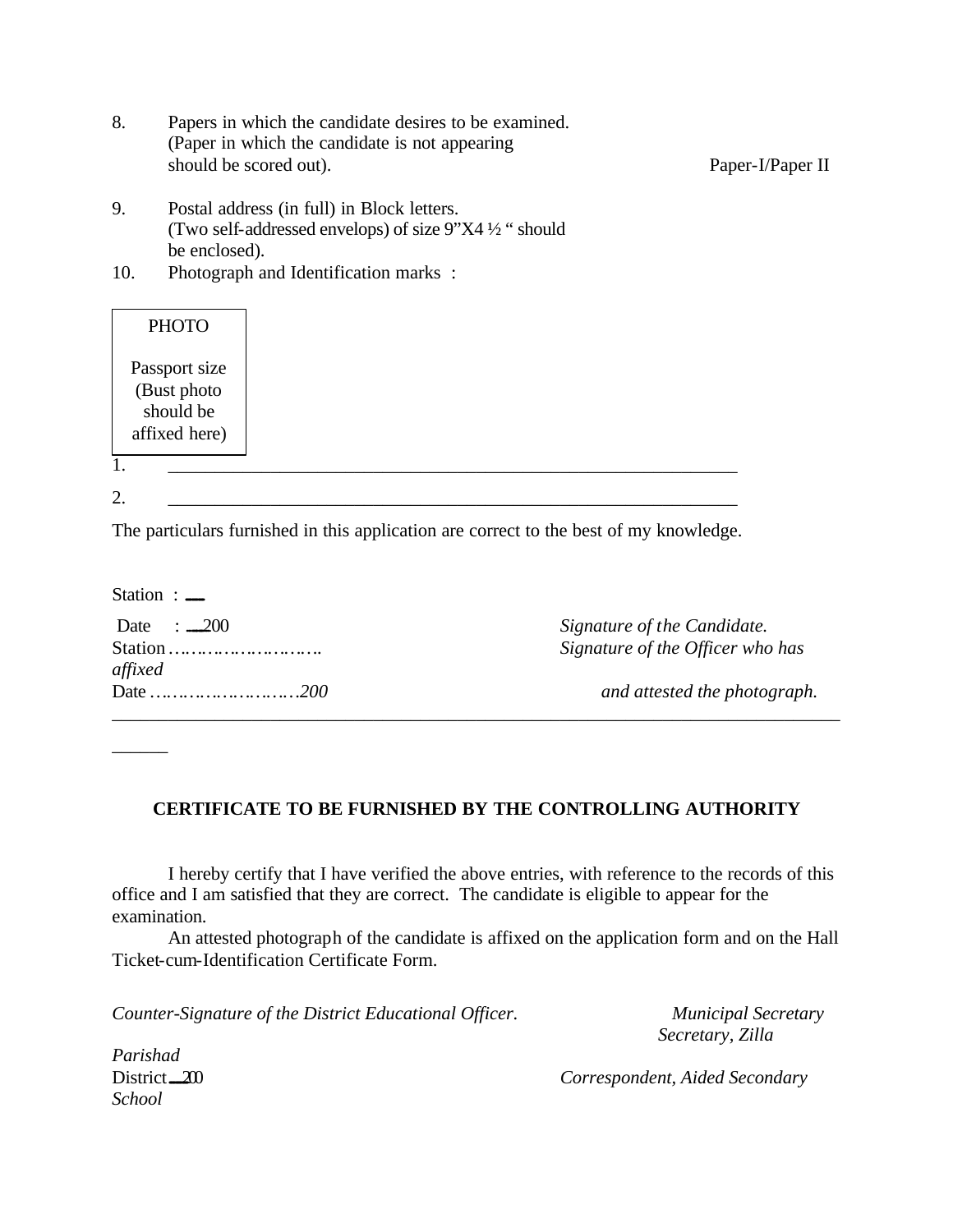# **H A L L T I C K E T**

#### ACCOUNT TEST FOR THE HEADMASTERS AND HEADMISTRESSES OF SECONDARY AND TRAINING SCHOOLS, APRIL/OCTOBER, 200 . ANDHRA PRADESH.

This is to certify that \_\_\_\_\_\_\_\_\_\_\_\_\_\_\_\_\_\_\_\_\_\_\_\_\_\_\_\_\_\_\_\_\_is a candidate for the above test to be held at \_\_\_\_\_\_\_\_\_\_\_\_\_\_\_\_\_\_\_\_\_\_\_\_\_\_(Centre) in April/October, 200

His/Her Register Number is\_\_\_\_\_\_\_\_\_\_\_\_\_\_\_\_\_\_\_\_\_\_\_\_

\_\_\_\_\_\_

He/She should enter this number only and not name in the answer books.

### (By Order)

\_\_\_\_\_\_\_\_\_\_\_\_\_\_\_\_\_\_\_\_\_\_\_\_\_\_\_\_\_\_\_\_\_\_\_\_\_\_\_\_\_\_\_\_\_\_\_\_\_\_\_\_\_\_\_\_\_\_\_\_\_\_\_\_\_\_\_\_\_\_\_\_\_\_\_\_\_\_

Office of the Commissioner for Government Examinations, SECRETARY Andhra Pradesh, Hyderabad.

NOTE:- All entries excepting the register numbers should be filled up by the forwarding authority.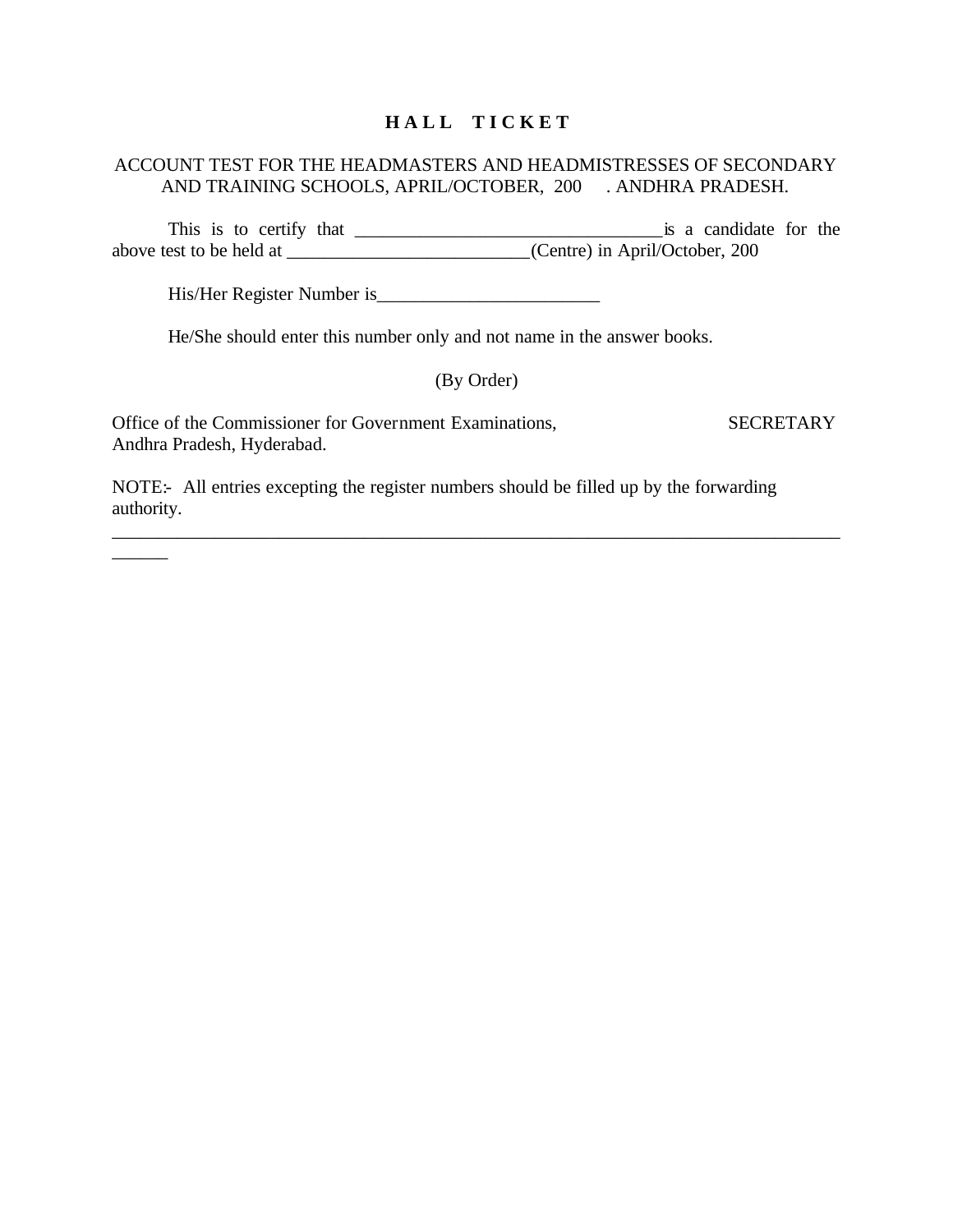# INSTRUCTIONS TO CANDIDATES

*Signature of the candidate* 

|                      | <b>PHOTO</b><br>Passport size<br>(Bust Photo)<br>should be<br>affixed here). | Certified that<br>Is a candidate for the above examination and his/her signature was taken<br>in my presence. His/Her date of birth is —<br>He/She Ft Inches in height and bears the following clear marks of<br>identification. |
|----------------------|------------------------------------------------------------------------------|----------------------------------------------------------------------------------------------------------------------------------------------------------------------------------------------------------------------------------|
| Station <sub>—</sub> |                                                                              | 1.<br>2.<br>Signature of the Attesting (Executive) Authority                                                                                                                                                                     |
|                      |                                                                              | With Designation.                                                                                                                                                                                                                |
|                      | Dated 200                                                                    | Counter-Signature of the<br>District Educational Officer<br>$District$ <sub>—</sub>                                                                                                                                              |
|                      | 1. NOTE:                                                                     | 1. The photographs should be affixed and attested by the Executive Authority<br>of the Local Bodies.                                                                                                                             |
|                      |                                                                              | 2. The attesting officer's signature should be right across the Photograph                                                                                                                                                       |

extending over the blank space also.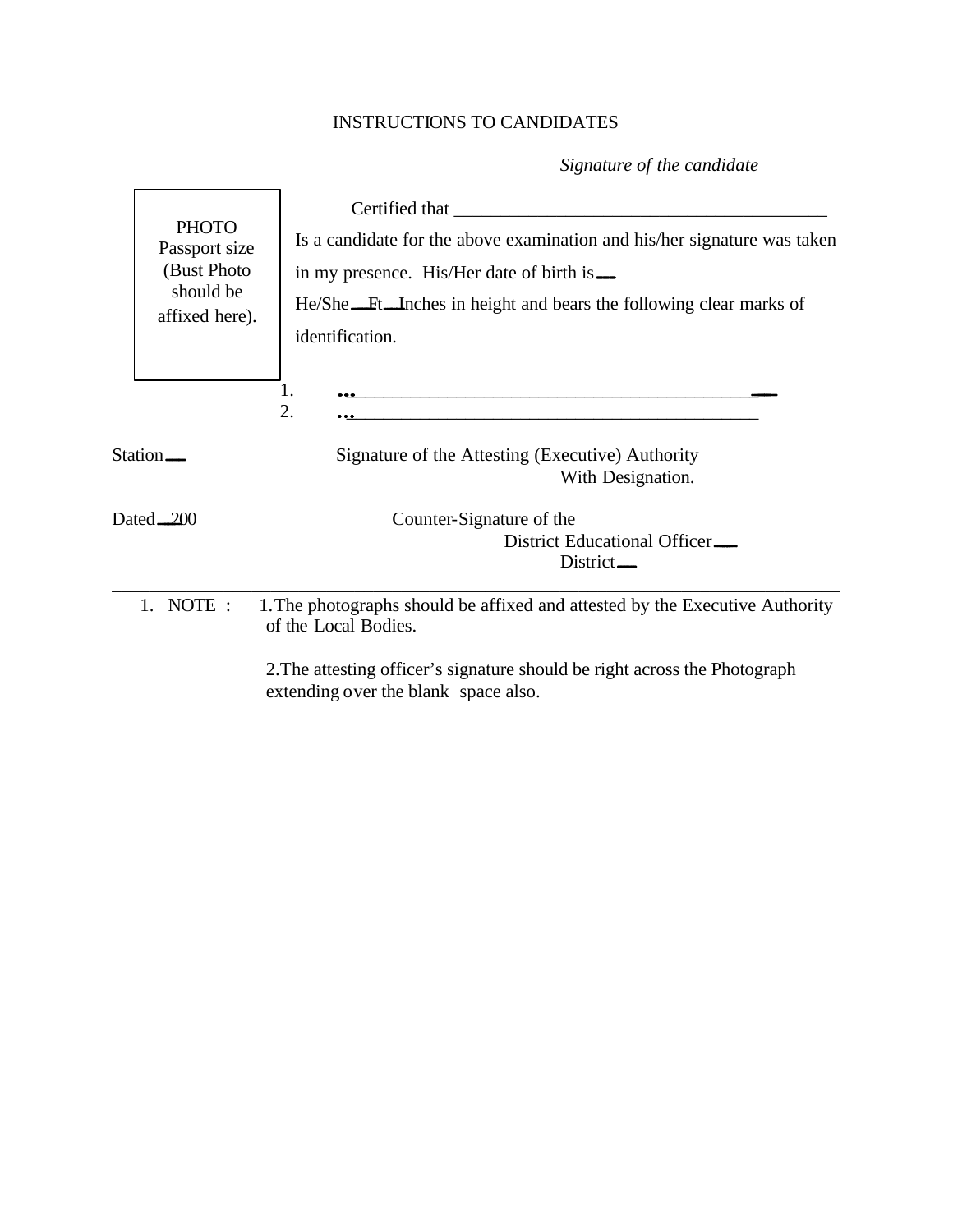#### INSTRUCTIONS TO CANDIDATES

- 1. Candidates should have their Hall Ticket-cum-Identification Certificate ready with them for inspection by the Superintendent of the examination centre at any time during the examinations.
- 2. The Hall Ticket-cum-Identification Certificate should be preserved by the candidate even after the examination until the results are announced and produced if demanded during this time.
- 3. A copy of the time-table and instructions issued therein should be scrupulously observed.
- 4. Candidates should carefully scrutinise the nominal rolls put up on the Board a day or two before the commencement of the examination and inform the Chief Superintendent immediately, if there is any mistake relating to name, register, number as given in the hall ticket, subjects offering, medium, etc. If they fail to report promptly to the Chief Superintendent any omissions or mistakes in the nominal roll, the entire responsibility rests with the candidates.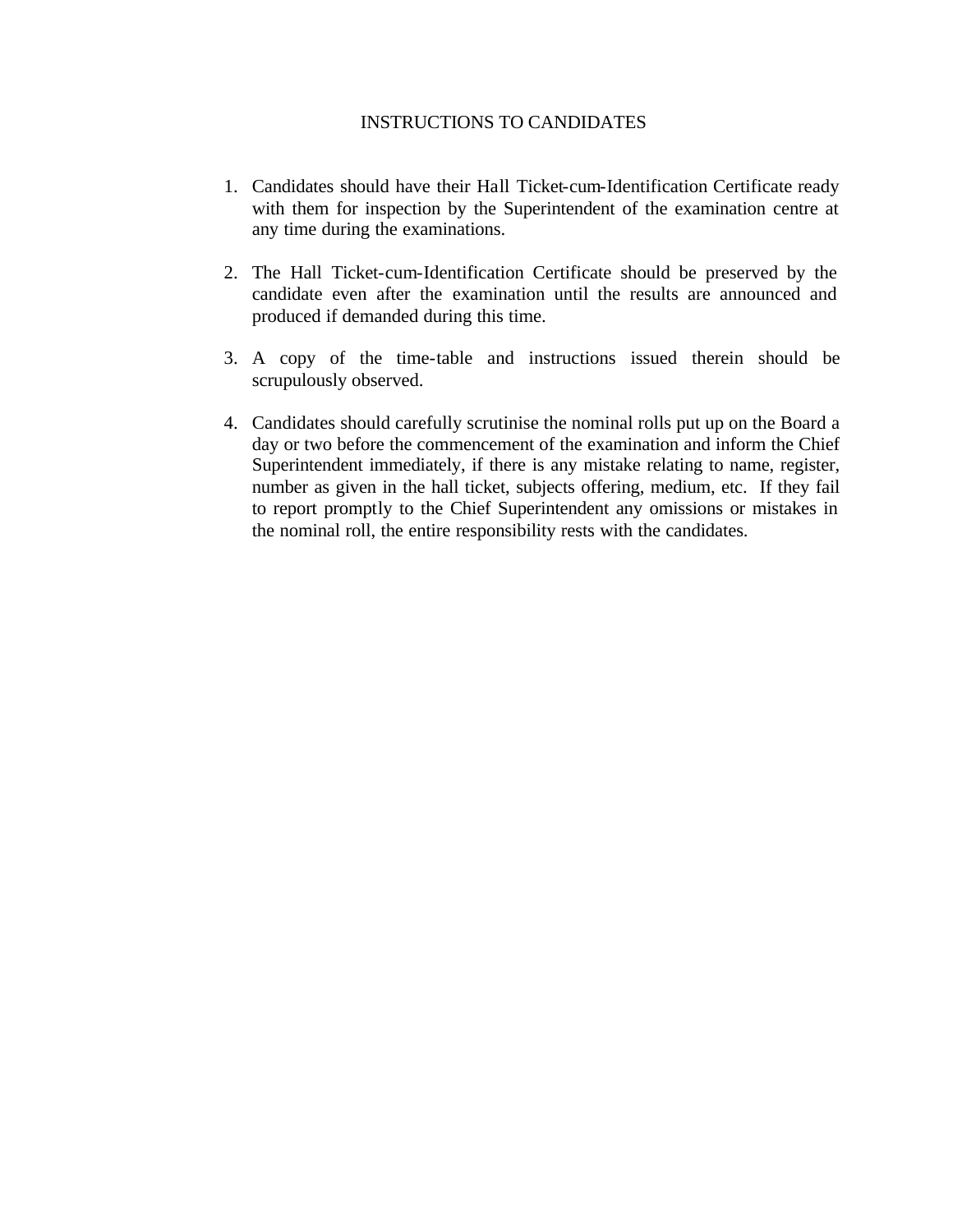# **Certificate of the Chief Superintendent of the Examination Centre**

Certified that the identification of the candidate has been verified against the photo and identification marks and state that the bonafide candidate has appeared for the examination.

Centre<sub>—</sub>

Date<sub>—</sub>

Signature of the Chief Superintendent